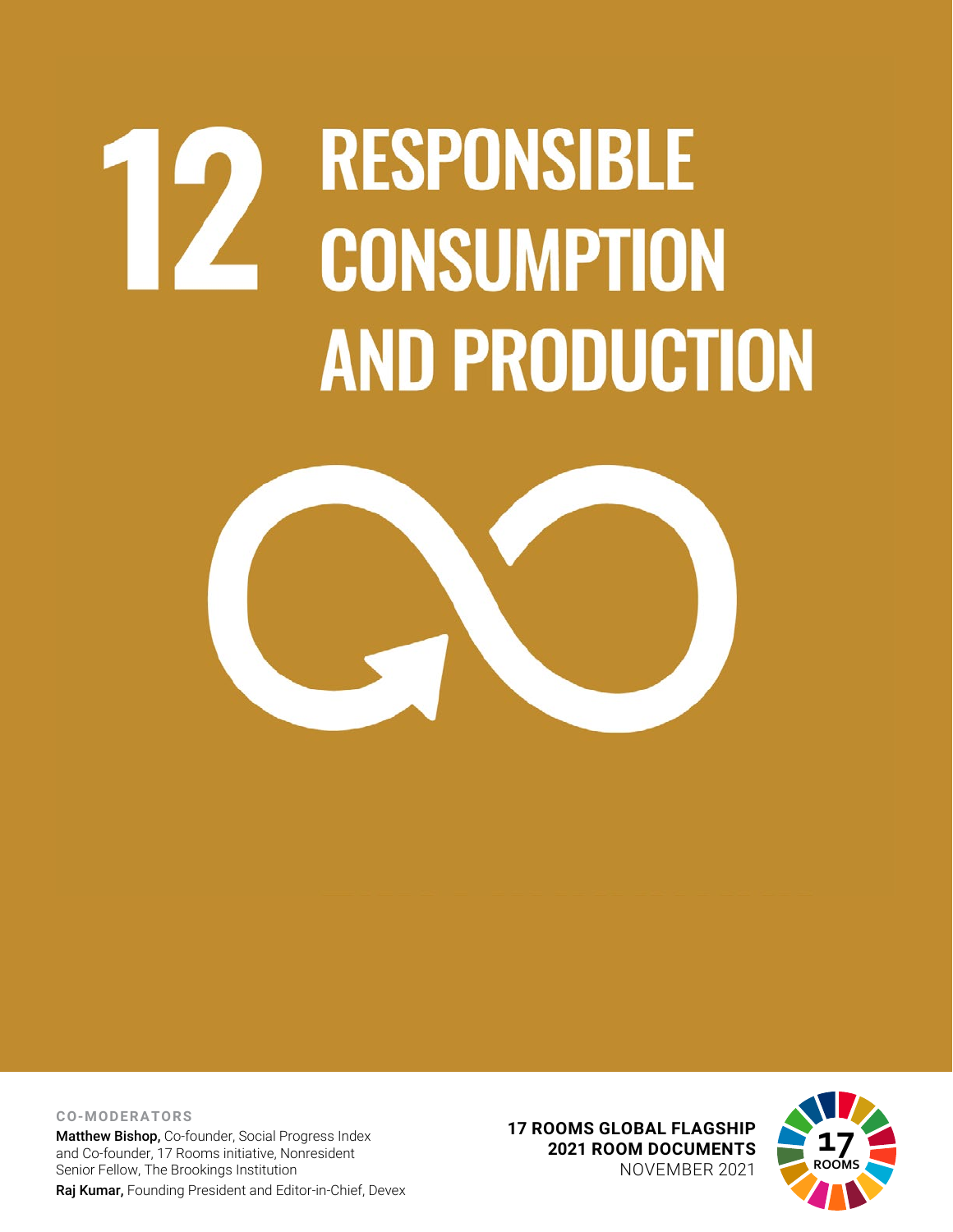This document summarizes the ideas and actions that emerged from Room 12, a working group for Sustainable Development Goal 12 on Responsible Consumption and Production, that convened as part of the annual 17 Rooms global flagship process in 2021. The [17 Rooms initiative](https://www.brookings.edu/project/17-rooms/) is co-hosted by the Center for Sustainable Development at The Brookings Institution and The Rockefeller Foundation. Each Room, one per SDG, was asked to identify actionable priorities that can be advanced by the end of 2022 to improve some component of 2030 outcomes for its respective Goal. Corresponding documents prepared by the other flagship Rooms are availabl[e here,](http://www.brookings.edu/17rooms2021) alongside a synthesis report prepared by the 17 Rooms secretariat.

## **Room 12: A Campaign for ESG Accountability**

Moderators: Matthew Bishop and Raj Kumar

## **Our Challenge**

The massive engagement of private capital and business will be crucial to achieving the Sustainable Development Goals (SDGs). One of the critical challenges is to create a data and reporting ecosystem that helps direct and monitor private sector activity towards the Global Goals. While there has been rapid recent progress in producing relevant new environmental, social, and governance (ESG) data, efforts to standardize it, and investors and businesses setting ambitious targets for aligning with the sort of environmental, social and governance envisaged in the SDGs, there is growing concern about the possibility of "green" or broader "goal" washing. There is an immediate, urgently needed, opportunity to establish an ecosystem of accountability for private capital, by bringing together key players ranging from regulators to investment analysts and, crucially at this stage, the business media to ensure that this new era of data and reporting results not in slick marketing but real, deep, positive impact.

## **Context**

The idea that private capital and business have an essential role to play was one of the founding principles of the SDGs, embodied in the multistakeholder partnerships envisaged in Goal 17, and in the responsible business and consumption ambitions of Goal 12, the primary focus of this room. This reflected a significant shift from the earlier Millennium Development Goals (MDGs), which essentially approached the global development challenge through a classic late 20th century government-centric lens. By contrast, the private sector had a formal role in the process that set the SDGs that it was expected to help implement. It was widely recognized from the start that the amounts of private capital needed to achieve the SDGs would run to trillions of dollars annually.

While so far nowhere near enough private capital has been deployed in pursuit of the SDGs, there have been many encouraging signs that the necessary sea change in how investors and businesses operate is still possible. These range from the landmark decision by America's Business Roundtable to abandon, at least rhetorically, the profit maximizing shareholder-first philosophy of Milton Friedman in favor of a more sustainable, society-friendly "stakeholder capitalism" to the surge in signatories to the United Nations Principles of Responsible Investing [\(now over 4,400 investment firms, together investing over](https://www.unpri.org/pri/about-the-pri) \$120 trillion) and the scores of big companies publicly pledging to make "net zero" carbon emissions within a few years (or, at least, by 2050).

Yet what is measured gets done. Without an effective system of reporting to hold them to account, there is every chance that these pledges to do the right thing, however wellintentioned, will result in unprecedented amounts of green and rainbow-tinted goal washing,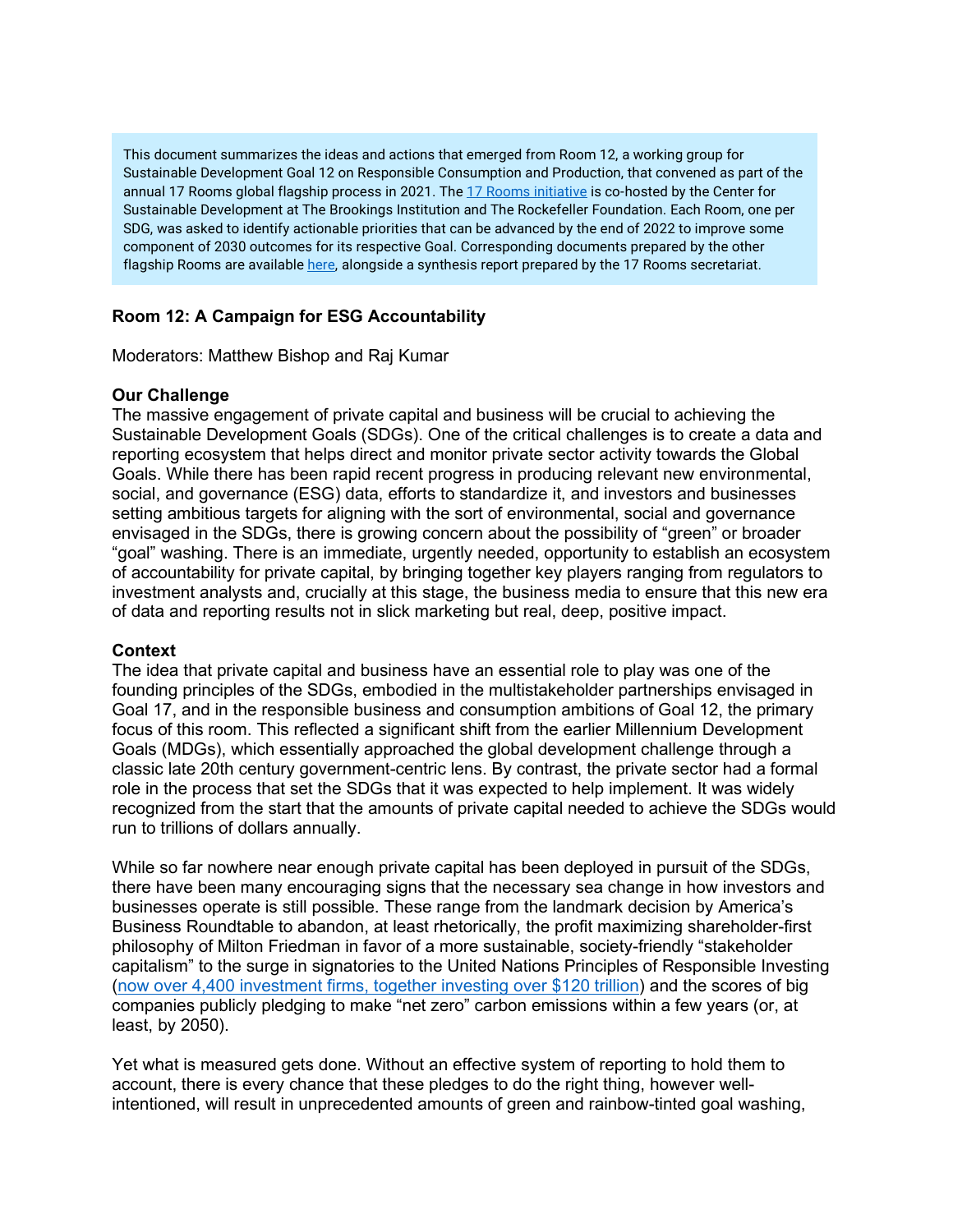rather than the giant changes needed if the SDGs are to be achieved. In recognition of this, there have been significant recent efforts to develop better metrics and more effectively hold investors and firms to account for their performance.

Reporting on the private sector impact on climate change has made the biggest advances, through efforts such as The Carbon Disclosure Project and the merger of America's Sustainable Accounting Standards Board with the International Integrated Reporting Council to form a new global standards setter, the Value Reporting Foundation. Initiatives around how firms report their treatment of employees are rapidly gathering momentum, too. The World Benchmarking Alliance is doing good work in developing systems to track companies' impacts on the SDGs. A new G7 Taskforce on Impact Investing hopes to drive the development and adoption of "impactadjusted accounting". An announcement last year at the World Economic Forum by the Big Four audit firms that they will develop a set of sustainability/stakeholder-centric reporting standards has been called "accounting's kumbaya moment".

Yet for all this effort, much remains to be done to deliver a truly effective accountability ecosystem that can separate the green and goal washers from the real deal, and thus help drive capital to where it can have the biggest positive impact.

Many parts of this nascent ecosystem need urgent attention, from what is taught to aspiring investment professionals and corporate executives in business school to how products are marketed to consumers. But arguably the most pressing need, given its outsized role in shaping narratives and influencing public debate, is for the media, especially the business media, to engage in earnest with this new fire hose of information about the impact of investors and business on society and the planet.

It seems increasingly clear that the media, especially the dedicated business media with its obsession with quarterly profits and daily share price movements, has contributed more to the blight of short-termism in the private sector than it has helped solve it. While there have been some encouraging developments, such as the launch of products such as the *Financial Times*'s Moral Money and Bloomberg Green Finance, there is too little integration of reporting on financial results with efforts to understand the broader impact of private capital on society. The media's voice has been largely absent from discussions of proposed new data standards or in efforts to rapidly use the new data to provide a fuller, more holistic analysis of the performance of investors and businesses against broader social and planetary goals such as those set out in the SDGs.

How to change this is the focus of Room 12 in 2021, inspired by SDG 12 targets:

**12.6:** Encourage companies, especially large and transnational companies, to adopt sustainable practices and to integrate sustainability information into their reporting cycle

**12.8:** By 2030, ensure that people everywhere have the relevant information and awareness for sustainable development and lifestyles in harmony with nature

## **A campaign for ESG accountability**

Room 12 proposes a broad campaign to engage the media in operationalizing an upgraded accountability ecosystem for private capital and business. This campaign will be launched with an attention-grabbing (we hope) open letter to business journalists, which will aim to help catalyze a broad alliance as the world turns its attention to the role of the private sector in the